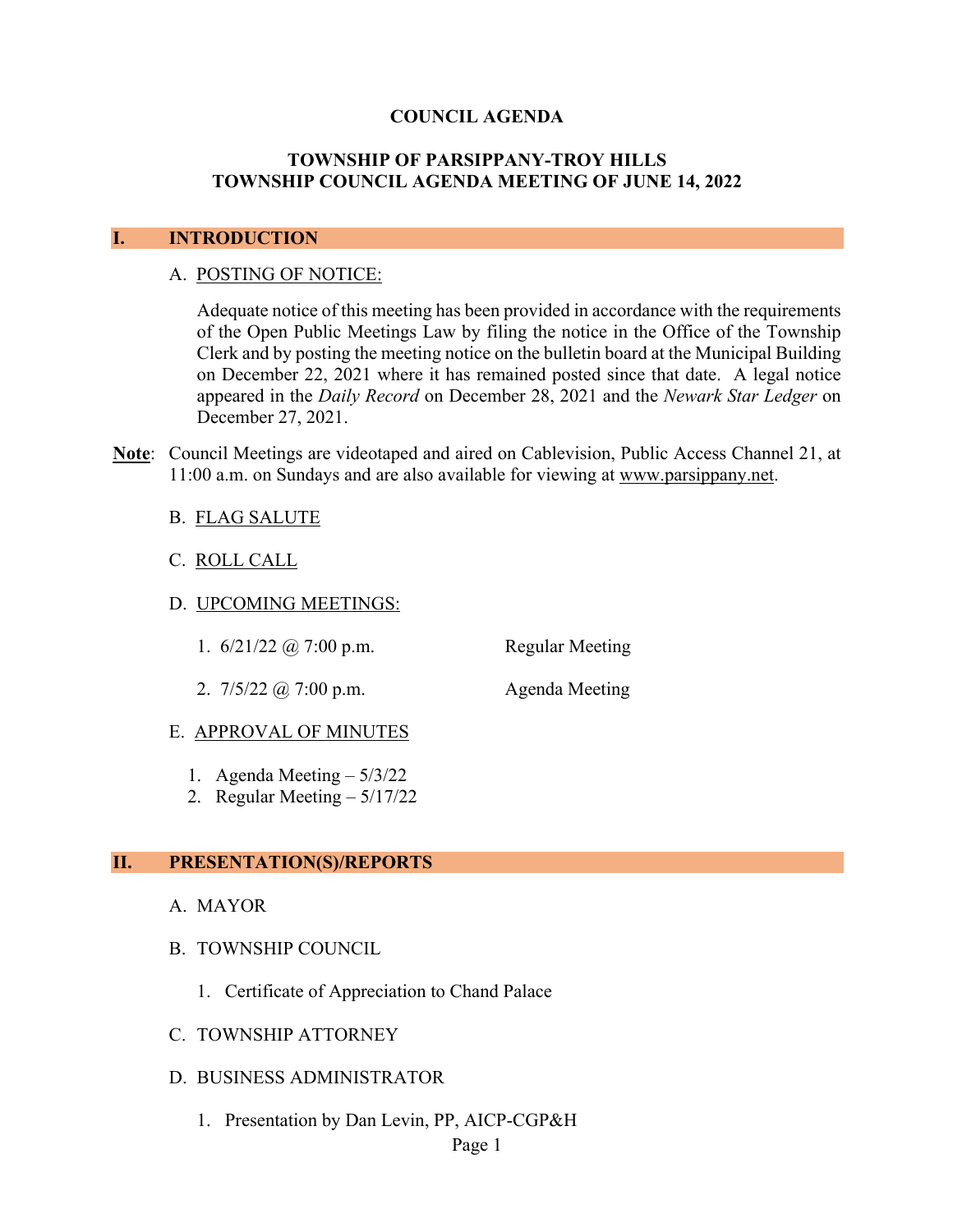## E. TOWNSHIP CLERK

# F. TOWNSHIP OFFICES COMMITTEES/REPORT

## G. CORRESPONDENCE

### **III. BIDS**

### A. Taken

- 1. 5/12/22 Supply of Mannich Polymer for the Wastewater Treatment Plant
- 2. 5/19/22 Well Redevelopment Services Wells 3, 10, 4 & 4A; and Pumping System Replacements for Wells 3,10, 4 & 4A
- 3. 5/20/22 Vail Water Tank Painting and Rehabilitation
- 4. 5/25/22 One New Roland RTW-540 Trafficworks 54" Traffic Sign Print/Cut with CWT 1428 Work Table and Flatbed Applicator for Parks & Forestry Department
- 5. 5/25/22 Fabrication and Installation of New Wood Shutters at the Smith-Baldwin House
- 6. 5/26/22 2022 Road Resurfacing / Curb & Sidewalk Program
- 7. 6/2/22 Rental of Golf Carts
- B. To Be Taken
	- 1. 6/23/22 Ambulance Billing and Collection Services for EMS
- C. Quotation(s)/Proposal(s)/Qualification(s)
	- 1. 6/1/22 Fireworks Display Services

## **IV. PUBLIC HEARING**

**OPEN: I'd like to entertain a motion to open the public hearing. Motion to open the public hearing by\_\_\_\_\_\_\_\_\_\_\_\_\_\_ Seconded by \_\_\_\_\_\_\_\_\_\_\_\_\_\_\_\_ ROLL CALL**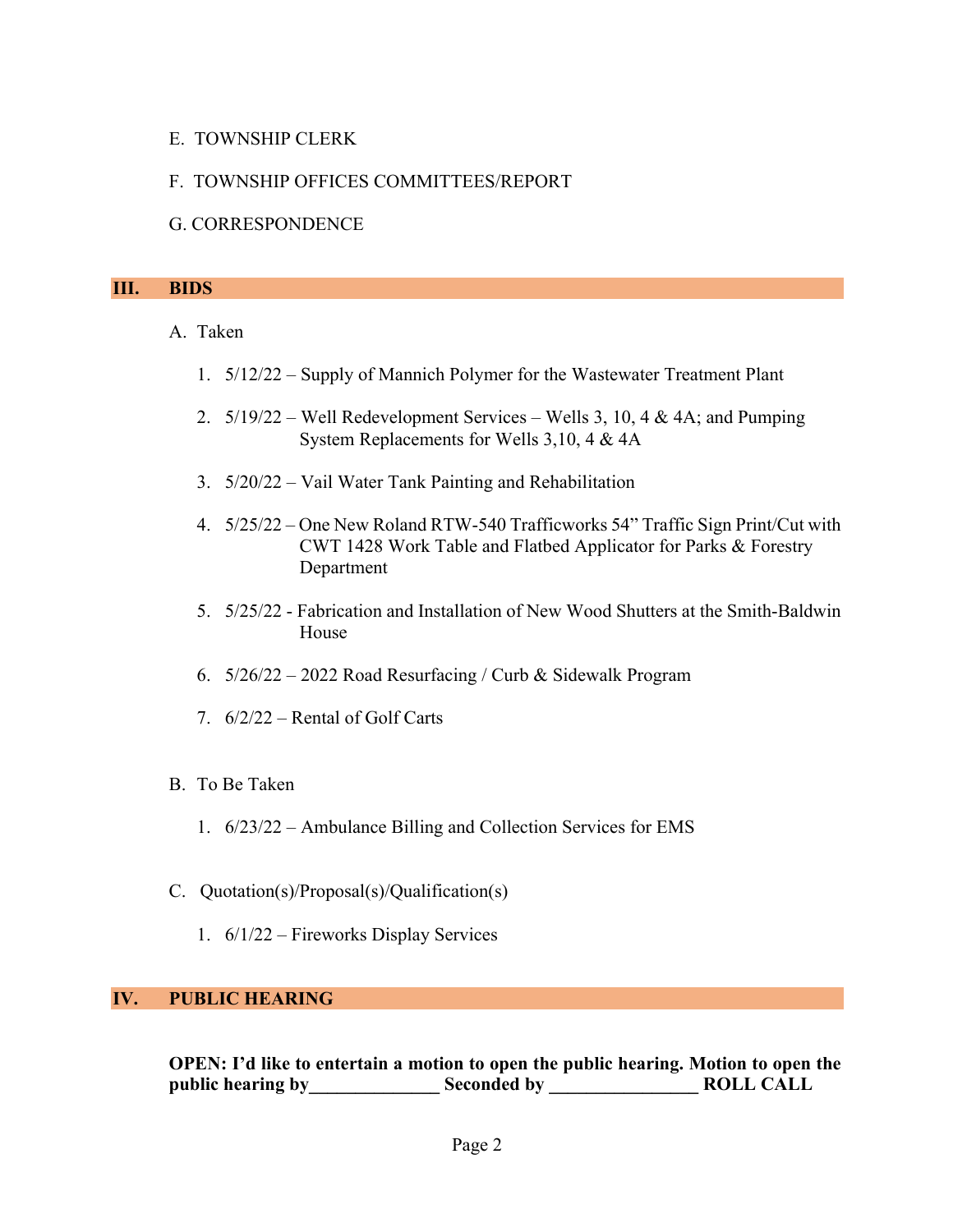**CLOSE: I'd like to entertain a motion to close the public hearing. Motion to close the public hearing by\_\_\_\_\_\_\_\_\_\_\_\_\_\_ Seconded by \_\_\_\_\_\_\_\_\_\_\_\_\_\_\_\_ROLL CAL**

### **V. ORDINANCES**

### A. INTRODUCTION

- 1. **AN ORDINANCE OF THE TOWNSHIP COUNCIL OF THE TOWNSHIP OF PARSIPPANY-TROY HILLS, COUNTY OF MORRIS, STATE OF NEW JERSEY AMENDING CHAPTER 225, LAND USE, SUBDIVISIONS AND SITE PLANS, OF THE CODE OF THE TOWNSHIP OF PARSIPPANY-TROY HILLS**
- 2. **AN ORDINANCE OF THE TOWNSHIP COUNCIL OF THE TOWNSHIP OF PARSIPPANY-TROY HILL, MORRIS COUNTY, NEW JERSEY AUTHORING THE CONVEYANCE OF BLOCK 765, LOTS 66 AND 81.1 TO WILDLIFE PRESERVES, INC.**

## 3. **ORDINANCE 2022:16**

## **AN ORDINANCE OF THE TOWNSHIP COUNCIL OF THE TOWNSHIP OF PARSIPPANY-TROY HILLS MORRIS COUNTY, NEW JERSEY AMENDING CHAPTER 225, LAND USE, SUBDIVISION AND SITE PLAN, ARTICLE XVI, STORMWATER MANAGEMENT CONTROLS, OF THE TOWNSHIP CODE**

**BE IT RESOLVED** that the above Ordinance be introduced, read by title, and passed on first reading at a Meeting of the Township Council of the Township of Parsippany-Troy Hills held on **June 14, 2022** and that said Ordinance be further considered for second reading and final passage at a Meeting to be held on **July 5, 2022** at 7:00 p.m., prevailing time, or as soon thereafter as the matter may be reached, at the Municipal Building in said Township, at which time all persons interested shall be given an opportunity to be heard concerning said Ordinance.

**BE IT FURTHER RESOLVED** that the Clerk be authorized and directed to advertise said Ordinance with the Notice of Introduction thereof being published in the official newspaper according to law.

Motion to approve the above Resolution by  $\,$ , seconded by The ROLL CALL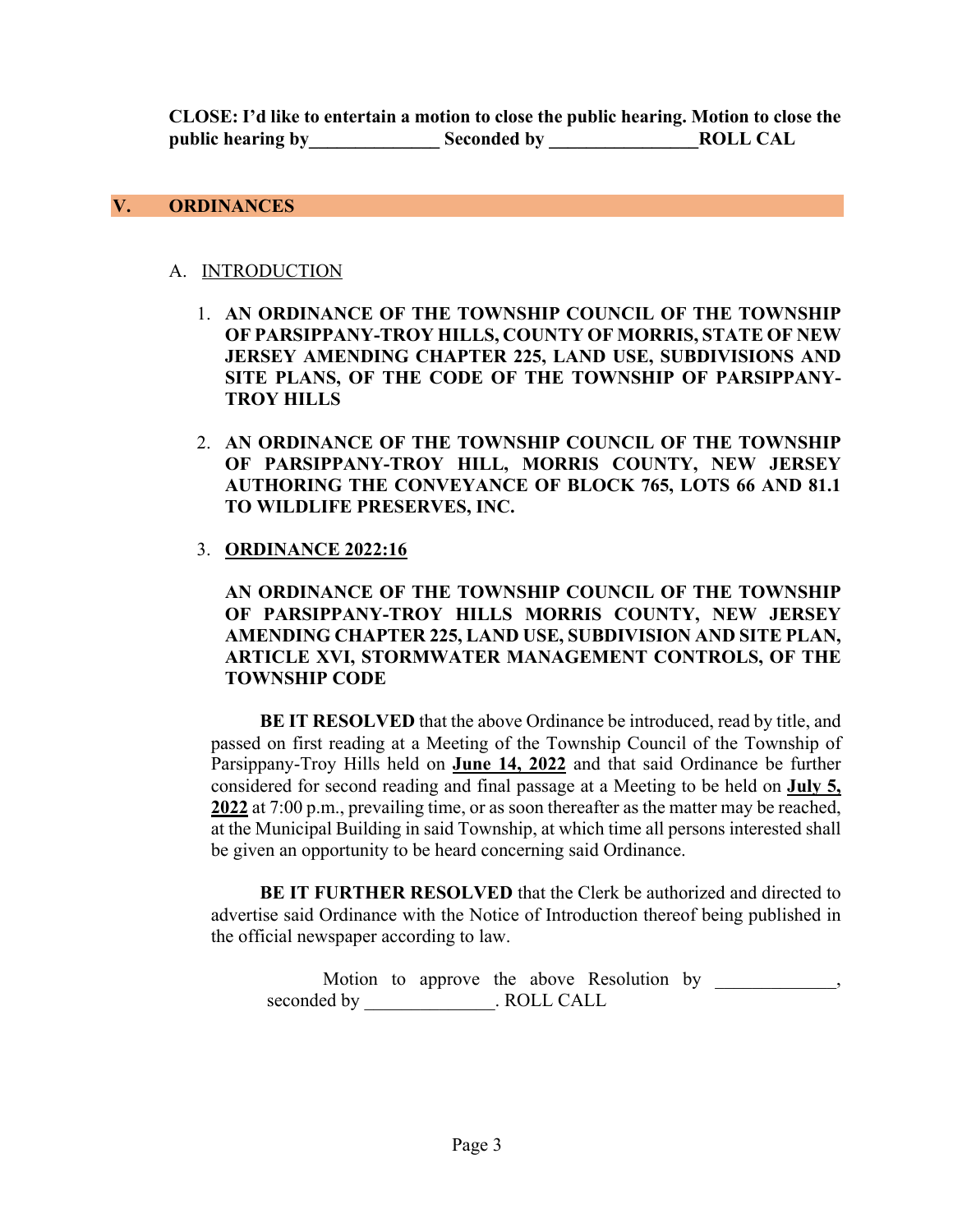### B. SECOND READING & PUBLIC HEARING

### 1. **ORDINANCE 2022:15**

**AN ORDINANCE OF THE TOWNSHIP COUNCIL OF THE TOWNSHIP OF PARSIPPANY-TROY HILLS, MORRIS COUNTY, NEW JERSEY AMENDING CHAPTER 119, CANNABIS, OF THE CODE OF THE TOWNSHIP OF PARSIPPANY-TROY HILLS**

### **VI. NON-CONSENT AGENDA**

### A. RESOLUTIONS

1. **R2022-082** Approving Fireworks Display for Township of Parsippany-Troy Hills Annual 4th of July Celebration

Motion to approve the Resolution above by \_\_\_\_\_\_\_\_\_\_\_\_, seconded by \_\_\_\_\_\_\_\_\_\_\_\_\_\_\_\_\_. ROLL CALL:

2. **R2022-083** Authorizing an Application for Certain Grant Funds to Acquire Lands for Recreation and Conservation Purposes

Motion to <u>approve</u> the Resolution above by  $\qquad \qquad ,$ seconded by \_\_\_\_\_\_\_\_\_\_\_\_\_\_\_\_\_. ROLL CALL:

3. **R2022-084** Execution of an Agreement for Fireworks Display Services

Motion to approve the Resolution above by  $\qquad \qquad ,$ seconded by \_\_\_\_\_\_\_\_\_\_\_\_\_\_\_\_\_\_. ROLL CALL:

4. **R2022-085** Adopting an Accessory Apartment Program Policies and Procedures Manual and Authorizing Community Grants, Planning & Housing, LLC to Administer the Program

Motion to approve the Resolution above by \_\_\_\_\_\_\_\_\_\_\_\_\_, seconded by \_\_\_\_\_\_\_\_\_\_\_\_\_\_\_\_. ROLL CALL: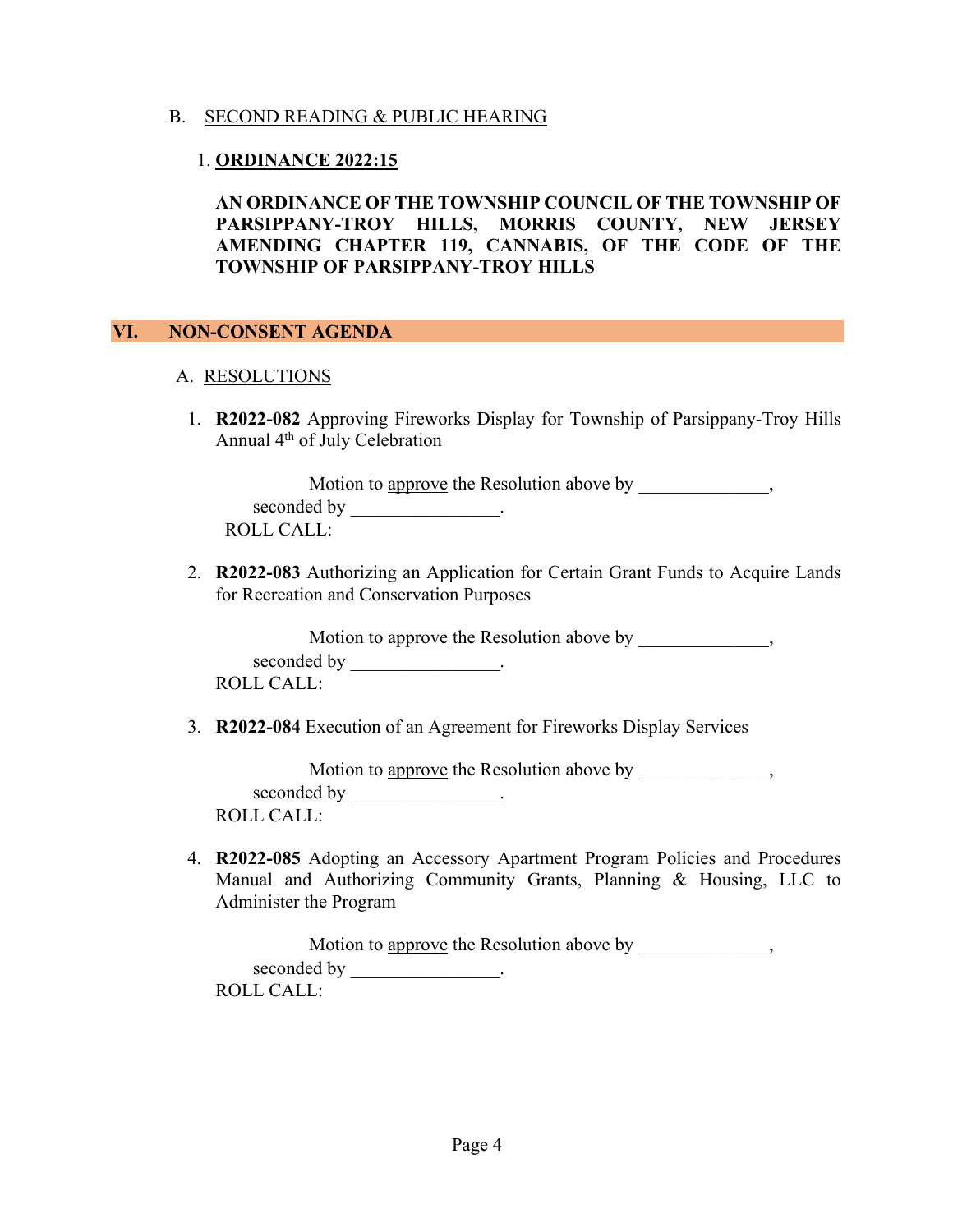#### **VII. CONSENT AGENDA**

### A. RESOLUTIONS

- 1. **Granting Approval to Submit a Grant Application and Execute a Grant Contract with the New Jersey Department of Transportation for the 2022 Parsippany Highway Safety Project**
- 2. **Certifying Volunteer First Aid, Rescue and Recovery and Ambulance Squads as Being Qualified for Emergency Medical Service Programs – Part II**
- 3. **Authorizing Change Order Number Three for Construction of Peracetic Acid Storage Tank and Metering Station at the Wastewater Treatment Plant**
- 4. **Award of a Contract for Vail Water Tank Painting and Rehabilitation Project**
- 5. **Award of a Contract for Supply of Mannich Polymer for the Wastewater Treatment Plant**
- 6. **Award of a Contract for One New Roland RTW-540 Trafficworks 54" Traffic Sign Print/Cut 1428 Work Table and Flatbed Applicator or Approved Equivalent for Parks & Forestry**
- 7. **Award of a Contract for Smith-Baldwin House Shutters-Rebid**
- 8. **Award of a Contract for 2022 Road Resurfacing/Curb & Sidewalk Program**
- 9. **Award of a Contract for Rental of Golf Carts**
- 10. **Rejecting All Proposals for Well Redevelopment Services of Wells 3, 10, 4 & 4A; and Pumping System Replacements for Wells 3, 10,4 & 4A**
- 11. **Cancellation and Refund of Property Taxes for Block 421, Lot 91 – 100% Permanently Disabled Veteran**
- 12. **Amending R2022-053, Authorizing the Expenditure of Municipal Funds for the Abatement of the Nuisances, Defects or Conditions Located at 108 Longview Avenue, Block 574, Lot 17, Which Shall be a Lien Against the Premises**
- 13. **Award of a Contract for Various Parks Court Resurfacing/Renovation Projects for the Parsippany Parks Department**
- 14. **Urging the Swift Passage of S-330 which Restores Energy Tax Receipts**
- 15. **Opposing A-1294/S-2103 and Urging that such Legislation Not Advance Further**